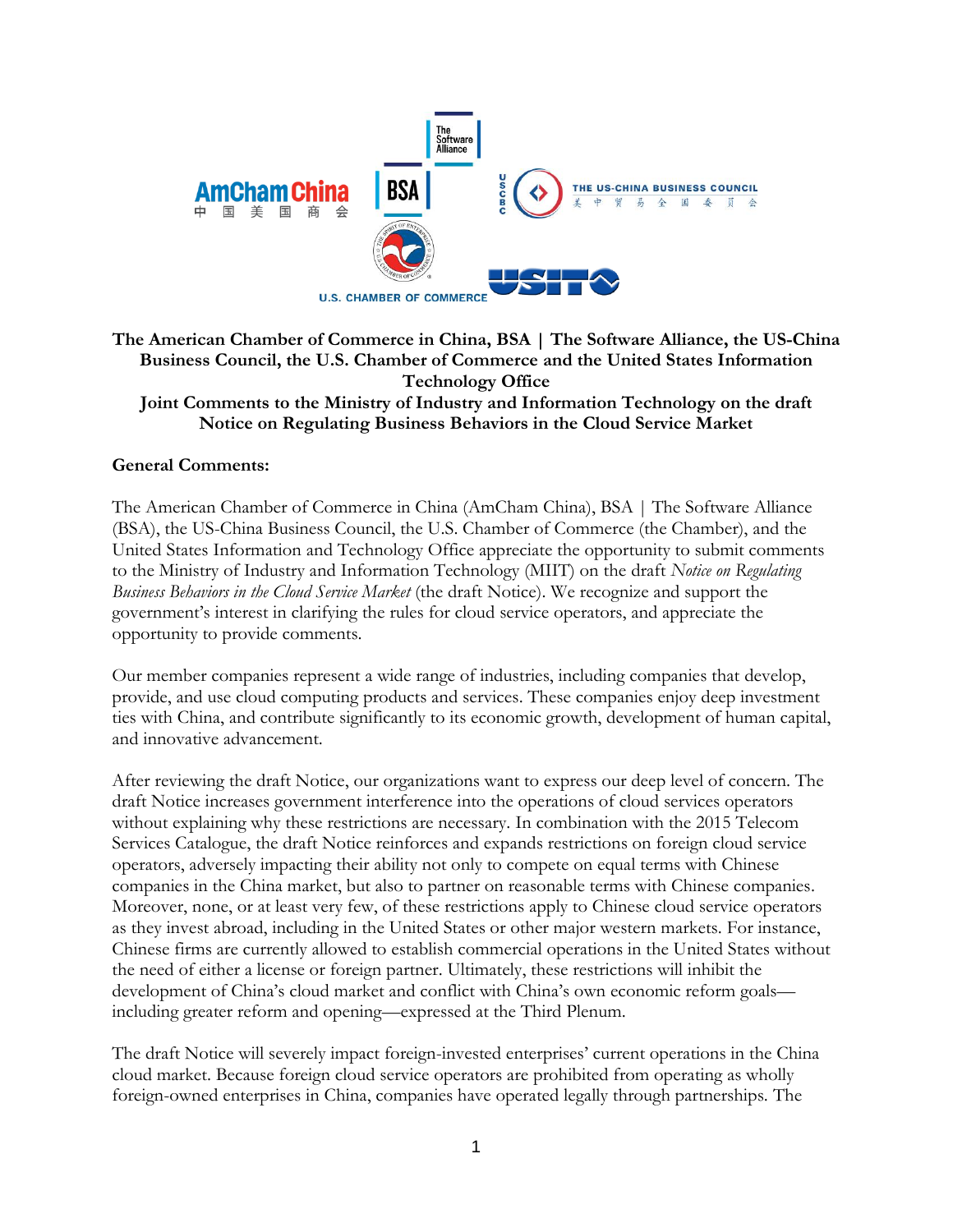draft Notice aims to restrict several basic business matters, including the use of trademarks and brands, signing of contracts, and sharing of data, within these partnerships. The draft Notice does not provide any justification for why this interference in the commercial market is necessary. With market access already so limited, these added restrictions are extremely concerning. Partnerships between Chinese and foreign companies are a primary vehicle for technological adaptation and advancement. If the draft Notice is adopted, these partnerships may become unworkable. Consequently, investment and information sharing will decline, thereby inhibiting innovation and growth for Chinese businesses that rely on cloud computing services.

Moreover, the draft Notice contains unclear terminology and has a vague scope of application. For instance, the definition of "cloud service operators" is unclear, raising concern that the proposed draft Notice may extend beyond commercial cloud service operators to impact the many organizations in China that employ their own internal cloud services (i.e. private or enterprise cloud). We request that private cloud computing networks and the provision of cloud services by a group company member to other members of the same group be expressly excluded from the requirements of the draft Notice. The draft Notice also does not explicitly distinguish between various cloud computing platforms, including infrastructure as a service (IaaS), platform as a service (PaaS), and software as a service (SaaS). Because the 2015 Telecommunications Services Catalogue does not explicitly state that an Internet Resource Collaboration Service (IRCS) license or any other licenses are necessary for SaaS, our organizations respectfully request that MIIT clarify that SaaS is not governed by this draft Notice, in order to ensure uniform regulatory treatment.

Our organizations have reviewed all the provisions of the draft Notice and provide some specific recommendations below.

## **Specific Comments:**

#### **Market Access Concerns for Cloud Service Operators**

Article 1 defines cloud computing as governed by an IDC - IRCS license under the 2015 Telecommunication Services Catalogue. We recommend that MIIT re-evaluate China's regulatory approach to cloud computing with reference to how these services are treated in international markets, which generally categorize cloud computing as a computer service rather than a telecommunications service.

Under China's World Trade Organization (WTO) services commitments, China must permit foreign suppliers of relevant computer services (e.g., data processing services) to supply such services both through wholly foreign-owned entities within China and on a cross-border basis, without imposing capital restrictions or joint venture (JV) or partnership requirements.<sup>1</sup> In addition, China may not impose licensing procedures and conditions that act as barriers to market access or are more trade restrictive than necessary.<sup>2</sup> Categorizing cloud computing as a computer service would help ensure

 <sup>1</sup> The People's Republic of China, Schedule of Specific Commitments, GATS/SC/135, at 9-10 (14 February 2002) (Schedule).

<sup>2</sup> Report of the Working Party on the Accession of China, WT/ACC/CHN/49 (1 October 2001) at para. 308. In addition, Article VI.5 of the GATS contains a similar requirement with respect to specific commitments under the GATS. This Article states that with respect to such commitments, WTO Members must not use licensing procedures that nullify or impair those commitments in a manner that (i) would themselves constitute a restriction on the supply of the relevant services; and (ii) could not have reasonably been expected at the time the commitments were made.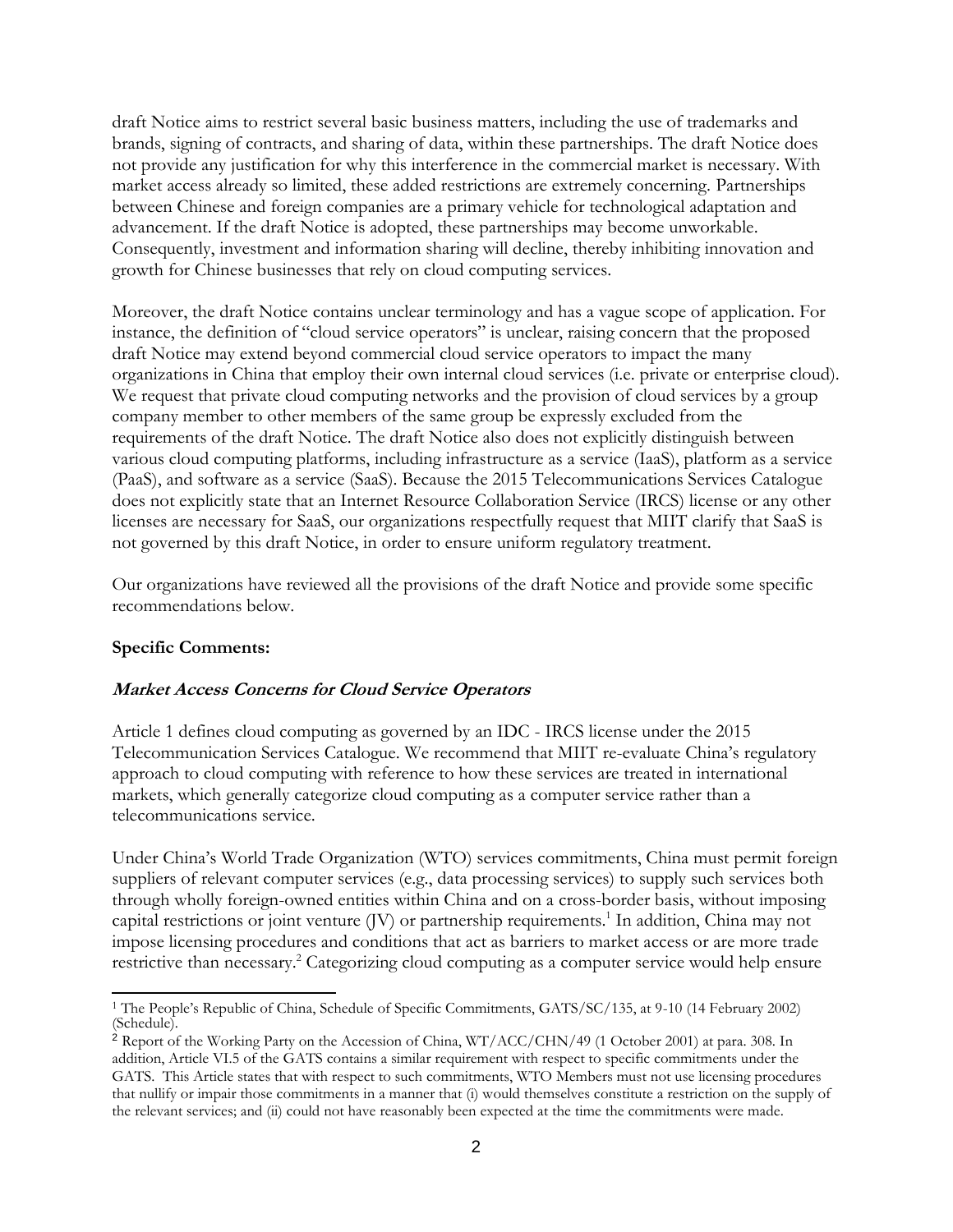that foreign companies are treated fairly by eliminating licensing requirements which otherwise would risk creating inconsistencies with these WTO rules.

However, particularly if China continues to define cloud computing services as a value-added telecommunication service (VATS), our organizations respectfully request Chinese regulators to ensure non-discriminatory treatment of foreign and domestic companies. While Article 3 sets licensing requirements for foreign cloud service operators, it is unclear how readily the licenses that Article 3 requires will be issued to foreign-invested JVs or partnerships. We respectfully request China to adhere to its commitments under the  $WTO<sup>3</sup>$  and ensure that its licensing requirements are administered in a reasonable, objective and impartial manner. We also request that licensing approvals do not constitute a restriction on the supply of services.<sup>4</sup>

While Article 4 requires Chinese local suppliers to hold the requisite telecommunications operating licenses, our organizations respectfully request confirmation that the foreign investor in a JV/partnership cloud services agreement may retain ownership of software and other proprietary technology licensed to the JV or partner.

Article 4 also prohibits companies that enter into technical partnerships with cloud service operators from directly signing contracts with end-users or solely using their own trademarks or brands in supplying services to users. However, in a market-oriented economy, each party enters into a partnership based on commercial considerations. These commercial decisions include leveraging the technology, trademarks, and branding offered by both partners. Our organizations are concerned that the restrictions under Article 4 of this draft Notice limit partnerships to "technical cooperation," without allowing for flexibility regarding contracts, trademarks, or services, thereby impairing commercial decision-making. With restraints on how partnerships are structured, we are concerned that this provision will restrict the introduction of innovative global cloud services to the Chinese market, limit Chinese consumer choices, and ultimately constrain the development of China's digital economy.

Article 4 also requires Chinese cloud service operators to report their partnerships with foreign investors to MIIT (or the local counterpart). We request MIIT to provide a rationale for the notification requirement and further clarification on the level of detail to be included in these written reports or notifications. Our organizations also respectfully request that these requirements not include the disclosure or otherwise weaken the protection of proprietary technology from each party involved in the partnership.

Article 10.3 of the draft Notice requires cloud service operators to create duplicate copies of all key equipment, business systems, and data. Given that data are dynamically generated, managed, and removed, such a requirement will result in prohibitively expensive business operating costs, making cloud service businesses operationally impractical in China.

## **Impact on Cloud Users**

Both Chinese and foreign companies that use international cloud services have reasonable expectations for global deployment of these services, both within China and in other markets.

 $\overline{a}$ <sup>3</sup> The People's Republic of China, Schedule of Specific Commitments, GATS/SC/135, at 9-10 (14 February 2002) (Schedule).

<sup>&</sup>lt;sup>4</sup> WTO General Agreement on Trade in Services (GATS), Art. VI.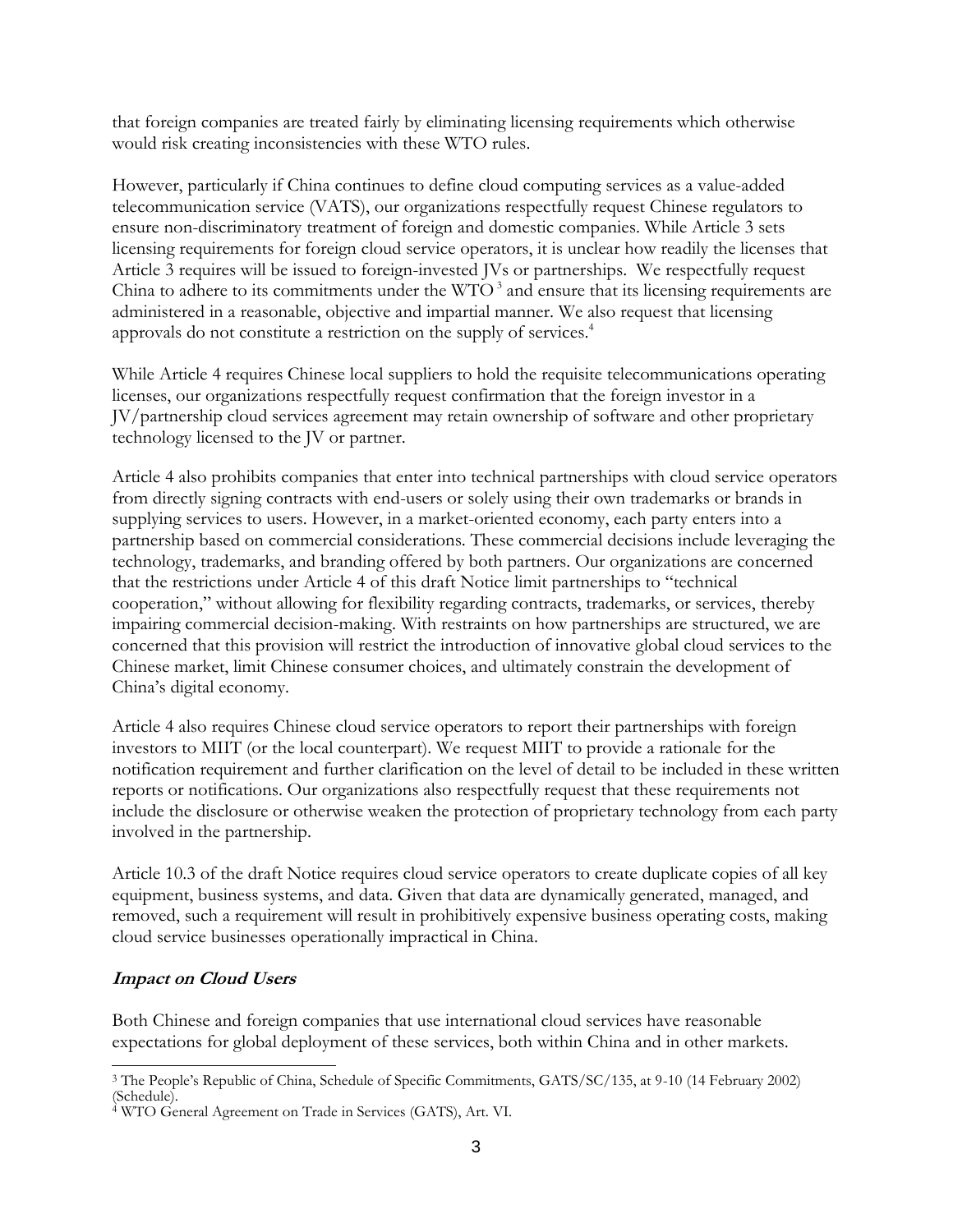Cloud-based software enables the use of client relationship management (CRM) tools, data hosting, platforms for research and development (R&D), and the sharing of business documents internally and with external clients across borders in a unified manner. Such unified cloud systems allow for efficient communication and utilization of the technology between China-based and international teams, which in turn helps to improve innovation in China.

The licensing and partnership restrictions in Articles 3 and 4 create challenges to the use of global cloud solutions in China. These restrictions may force cloud users to create and utilize different cloud models for their global and their China based teams. By creating parallel cloud structures for China and the rest of the world, multinational (including Chinese) companies would face difficulties in applying innovative global cloud-based products to the China market. R&D centers for foreign companies are likely to move elsewhere if they cannot access the tools that power these centers. Chinese companies wanting to innovate will also not have access to the best software tools on the market. Our organizations are concerned that these challenges will severely impact innovation for both foreign and Chinese companies.

Importantly, multinational companies often use globally unified systems to hedge against security risks by monitoring local threats around the world from a central global location. Fractured networks reduce the response time by security teams when maintenance, technical, or criminal infiltration issues arise. Our organizations are concerned that this draft Notice would lead to network fracturing by forcing multinational cloud user companies to create independent local security monitoring teams that operate separately from their global (non-China) headquarters. This set up creates obstacles for deploying effective global security solutions, leading to China-specific networks that may not be as robust as their global counterparts.

An overly strict licensing environment could have unintended effects on cloud users across industries, affecting normal business operations and security protocols particularly among companies that currently use global cloud services in China. Our organizations respectfully request MIIT to consider the perspectives of cloud users when revising the licensing and partnership requirements for foreign cloud computing operators in the market.

# **Technology and Data Localization**

Article 7 requires cloud suppliers to construct cloud service platforms physically within China. Our organizations believe that Article 7 would raise concerns under China's WTO service commitments not to discriminate against foreign suppliers of VATS or computer services. <sup>5</sup> Requirements to build cloud service equipment within China force foreign cloud service operators, including those operating through JVs or partnerships, to create redundant infrastructure within China. These redundancies would increase operating costs and eliminate the benefits of existing international infrastructure. Such requirements would negatively impact the competitiveness of foreign cloud service operators vis-à-vis local Chinese services or suppliers.

Article 9.4 also requires cloud service operators to ensure that network data and service facilities are located within China, and that data transmitted abroad complies with relevant rules and regulations. This requirement raises concerns for the same reasons discussed above with respect to Article 7 in terms of infrastructure redundancy and competition.

 <sup>5</sup> *See* Schedule at 9-10, 17.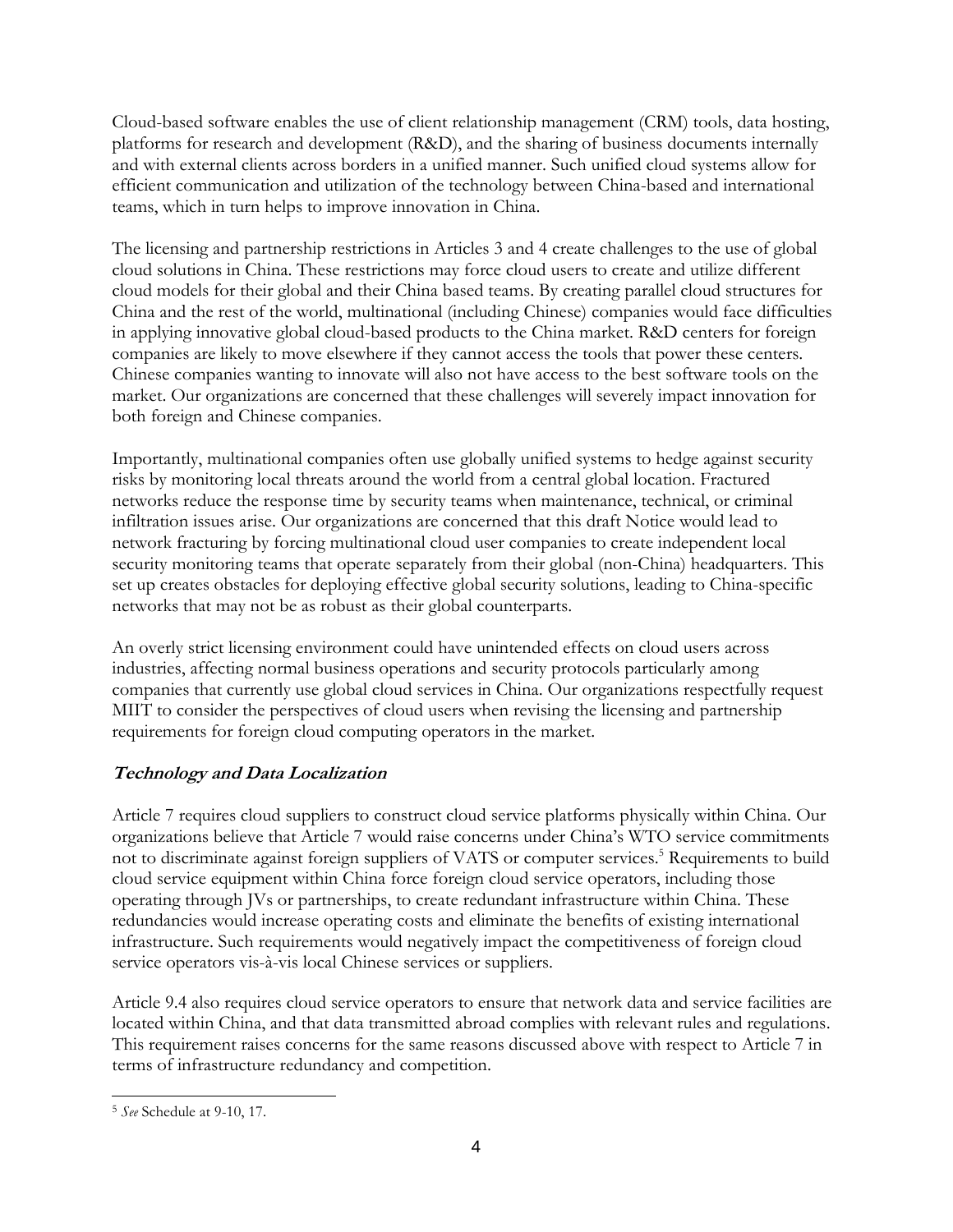Data residency requirements increase operational costs and barriers for cloud users as well. Requirements for data localization and restrictions on cross-border data flows limit the types of cloud-based Internet of Things (IoT) and other smart solutions that foreign companies can introduce to the China market, and Chinese firms to global markets, because many of these products require interaction with global networks in order to function. Foreign companies are eager to bring new technology and solutions to the China market, but are hesitant to do so under a broad data regulatory regime that would negatively impact their deployment.

Notably, China's WTO commitments on computer services and VATS do not permit China to mandate the use of infrastructure located within China, or permit China to preclude the suppliers from using VPNs. <sup>6</sup> Our organizations respectfully request that China's regulatory approach to cloud services respect the principle of technology neutrality, as reflected by the service rules under the WTO. 7

Finally, our organizations note that restrictions on cross-border data flows interrupt global monitoring and security systems that track information flows and respond to instances of criminal behavior or disruption. Multinational companies often operate globally-unified information security systems to monitor security threats affecting their international business units. This monitoring depends on the free flow of data and information communicated between global and local teams. Requirements that isolate data generated in China from global networks force cloud service operators and cloud users to create parallel systems in their China-based and global networks, which add challenges to deploying effective global security solutions.

Our companies note that the strongest global standards on data security are formulated by industry consensus and global best practices, which are determined based on advanced technology type, user expertise, robust infrastructure, and strong corporate institutions. The geographic location of data does little to determine security, as modern security threats are increasingly cross-border and operate remotely, including from outside of China's borders. Our organizations respectfully request MIIT to adopt requirements on the type of data that must be stored in China based on narrowly-defined national security concerns in alignment with the Cyber Security Law.

#### **Internet Access and Monitoring**

Article 7 also restricts cloud service operators from using dedicated lines, VPNs, or other channels that are not approved by MIIT to connect to overseas networks. While our organizations are sensitive to and respectful of China's desire to manage concerns related to national security, we respectfully urge MIIT to consider the business implications of such an approach to global communications. Multinational companies require smooth and unfettered access to the global Internet to function in China, which is essential for cross-border R&D activities, the sharing of business documents between China-based and non-China based stakeholders, and internal communication within companies with cross-border operations. Restricting access to the global

 $\overline{a}$ 

<sup>6</sup> *See id.*

<sup>7</sup> *See, e.g.,* Panel Report, *United States – Measures Affecting The Cross-Border Supply Of Gambling And Betting Services*, WT/DS285/R, adopted 20 April 2005, para. 6.285 (stating that "a market access commitment for mode 1 implies the right for other Members' suppliers to supply a service through all means of delivery, whether by mail, telephone, Internet etc., unless otherwise specified in a Member's Schedule. We note that this is in line with the principle of "technological neutrality", which seems to be largely shared among WTO Members.").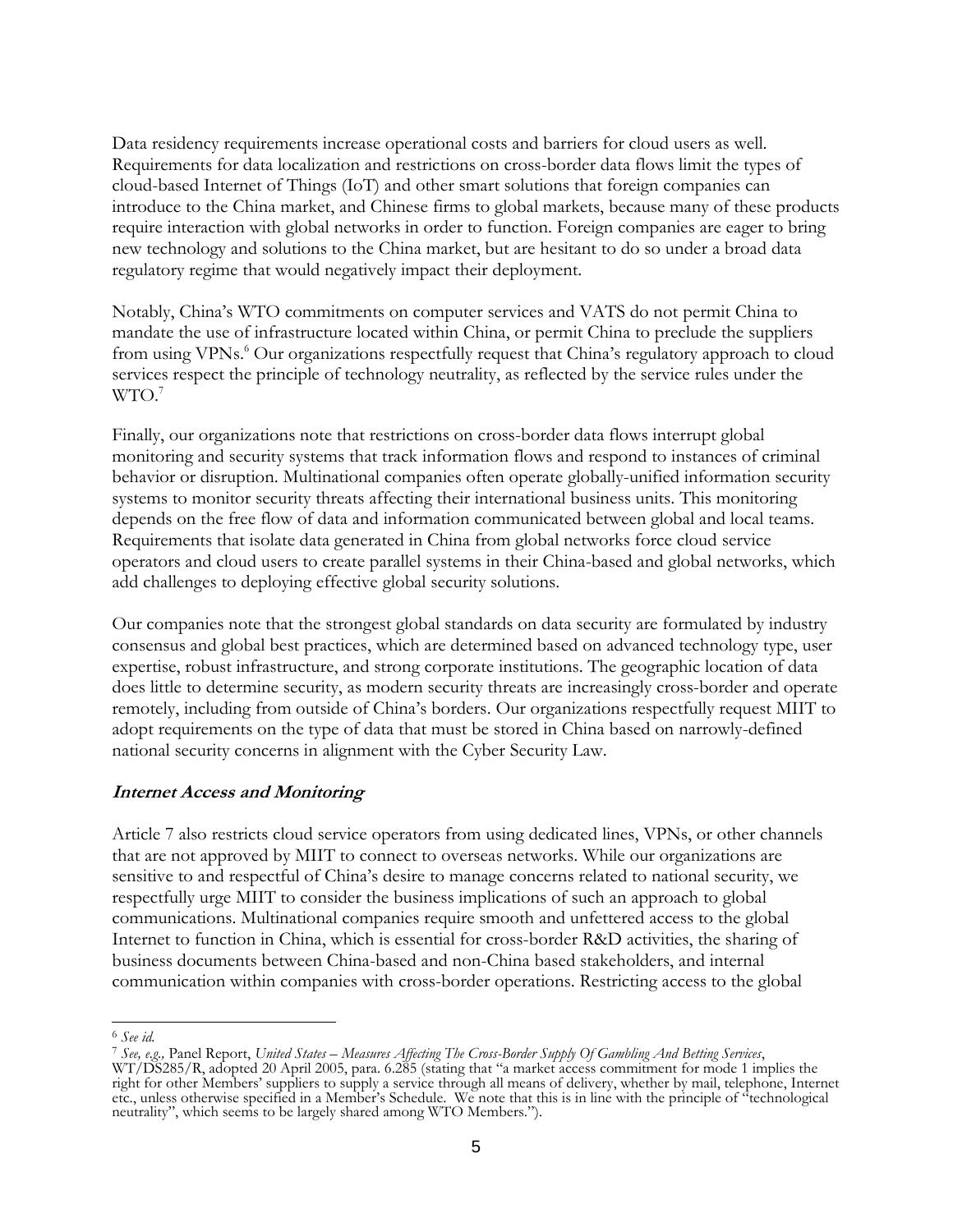Internet will have a severe impact on foreign direct investment into the Chinese market, as multinational companies will be hesitant to invest or expand existing investments in China if they are unable to communicate with their international operations in a timely and secure manner. We are also concerned that restricting cloud service operators from choosing international network gateways may undermine the technological advantages of public cloud services. These restrictions may also unintentionally undermine the global business models of Chinese cloud service operators, particularly those who partner with foreign companies for technological assistance both within and outside of China. Our organizations respectfully request clarification whether VPNs, dedicated lines and other channels that build on MIIT-approved international network gateways are available for cloud service operators, in order to preserve cross-border commercial operations to continue without issue.

Article 8.4 requires cloud service operators to identify, terminate the transmission of, record, and immediately report any information posted or transmitted by access users that violates relevant Chinese laws and regulations. Monitoring information posted or transmitted by access users and assessing whether it is in accordance with Chinese laws is onerous and operationally impractical, as cloud service operators may not have the resources to actively parse through the large volumes of information generated by all of their China-based users. These requirements are also inherently inconsistent with Article 9's mandates on protecting personal information, particularly because content monitoring will inevitably lead to violations of personal information. Our organizations are concerned that some cloud service operators may lack the requisite infrastructure to undertake these activities, and that interfering with communications could constitute breaches in service contracts between the cloud service operator and the user. This broad and vague requirement raises concerns under China's WTO services commitments, which state that measures of general application affecting trade in covered services (including computer services and VATS) be administered in a reasonable, objective, and impartial manner. Our organizations respectfully suggest that these provisions be adjusted to clarify these requirements in a way that does not encumber cloud service operators with overly burdensome responsibilities.

In addition, Article 8.4 does not specify whether these requirements also apply to content generated by customers outside of China. Our organizations respectfully ask MIIT to clarify whether these requirements are specific only to China-based users and operators.

Article 8.5 prohibits cloud service operators from providing service to access users "violating relevant provisions." This article is unclear and imposes an unreasonable obligation on cloud service operators to evaluate the compliance of customers (including the clients of their customers) with a wide variety of unspecified requirements. We respectfully suggest that this provision be eliminated from the draft Notice, or at least should be adjusted to clarify the scope of this provisions in a narrow manner that would ensure that customers in China are not unduly deprived of the benefits of technology, and cloud service operators are not encumbered by an unreasonable and burdensome requirement.

## **Security Assessment**

Article 8.6 requires cloud service operators to assist with security review work at the request of relevant departments. Our organizations are concerned that Article 8.6 does not provide further details on the scope of this review. We respectfully request MIIT to clarify the responsible agencies, the scope of reviews, and the criteria used within these reviews, so as to assist companies in security